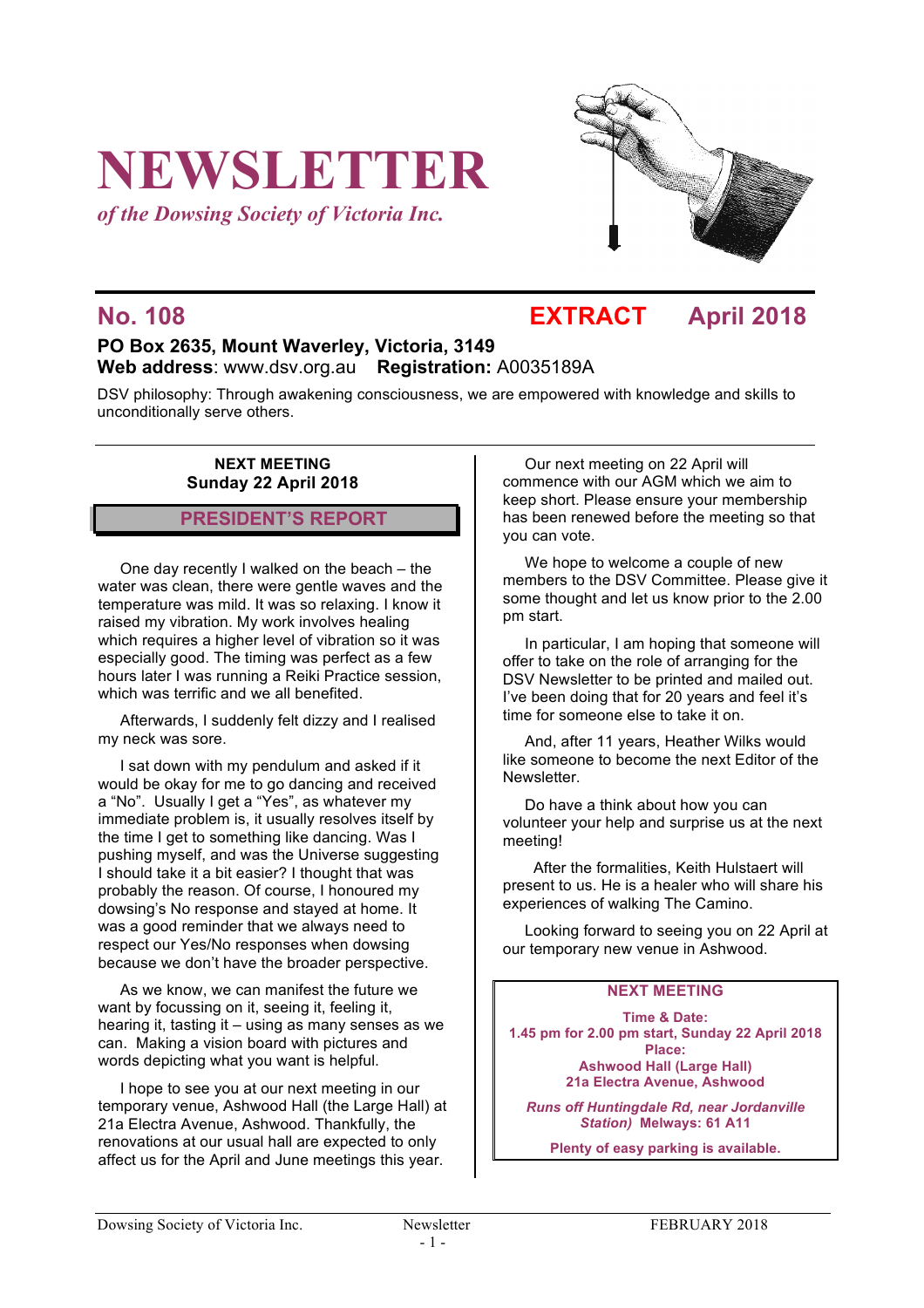### **OUR NEXT MEETING**

**We aim to keep the formalities short at our AGM which is to be held on Sunday 22 April. We're all keen to move onto the day's presentation. To be eligible to vote or nominate for the DSV Committee, you need to be a paidup member. We invite you to consider standing for a position yourself. New ideas and new energy are always welcome at the DSV. The Committee is a friendly crew and joining us gives you the opportunity to contribute directly to the DSV and find out more about us all.**

Keith Hulstaert will present to us on Sunday 22 April 2018. He has a broad range of experiences and a keen interest in helping others.

Keith has run a successful retail business, worked in an executive corporate role and has long had a passionate "other life". This has centred on counselling, meditation, spiritual practice and teaching these various subjects. Today he has a busy healing practice in Wantirna South offering Hypnotherapy and Meridian Tapping.



*Keith Hulstaert*

In 2016 Keith walked the Camino de Santiago in Spain, which means Way of St James and refers to different routes leading to north western Spain. Keith walked from St Jean-Pied-du-Port in France to Finisterre in Spain, a distance of 900 kilometres.

The Camino, as it's generally referred to, is a large network of ancient pilgrim routes. It's the world's most popular long-distance trail for those seeking a mystical, spiritual experience.

Keith will share some of his own experiences and how it has impacted his life and his healing work ever since. This promises to be a fascinating presentation, so please bring a friend or two.

For more details about Keith Hulstaert:

- Online: www.secretpath.com.au
- Mobile: 0409 546 549
- Email: keith@secretpath.com.au



# **Integrated** effective healing

• Dowsing • Tapping

• Hypnotherapy

**Heather Wilks** heather@ohnaturale.com 0414836654

#### **OUR LAST MEETING**

We were pleased to welcome Carol Partridge to speak at our DSV February 2018 meeting.

Carol is the founder of Sacred Feng Shui Design. She has conducted consultations for homes and businesses for over a decade.

Feng Shui is the ancient oriental art of enhancing and harmonising the flow of energy in our surroundings.

Carol offers a free eBook of Essential Feng Shui, "Feng Shui Tips" that's downloadable from her website. She also offers personal feng shui consultations.

For further details about Carol Partridge:

- Site: www.sacredfengshuidesign.com.au
- Email carol@sacredfengshuidesign.com.au
- Mobile: 0434 880 411
- Freecall: 1300 728 279



# **Gently Does It Lyn Wood**

Phone: 0409 839 581 or 8759 3182 Email: lyn.wood@optusnet.com.au

- Crystal Heart Reiki/ Sekh'm Healing
- · Reiki Workshops · Oh! Naturale Skin & Haircare · Pendulum Workshops
- · Blue Moon Aromatherapy
- Ear Candling
	- · Super Concentrates household products
- · Property Dowsing

#### **ENERGISING SOIL WITH DOWSING**

*A welcome contribution from DSV Member Adrian Johnson.*

My main focus with dowsing is gardening. I'm a carpenter in the building industry with a great love of gardening. In fact, I think of myself as a natural grower.

I enjoy growing foods of all kinds including fruits, vegies, herbs and grains such as wheat, barley and so on.